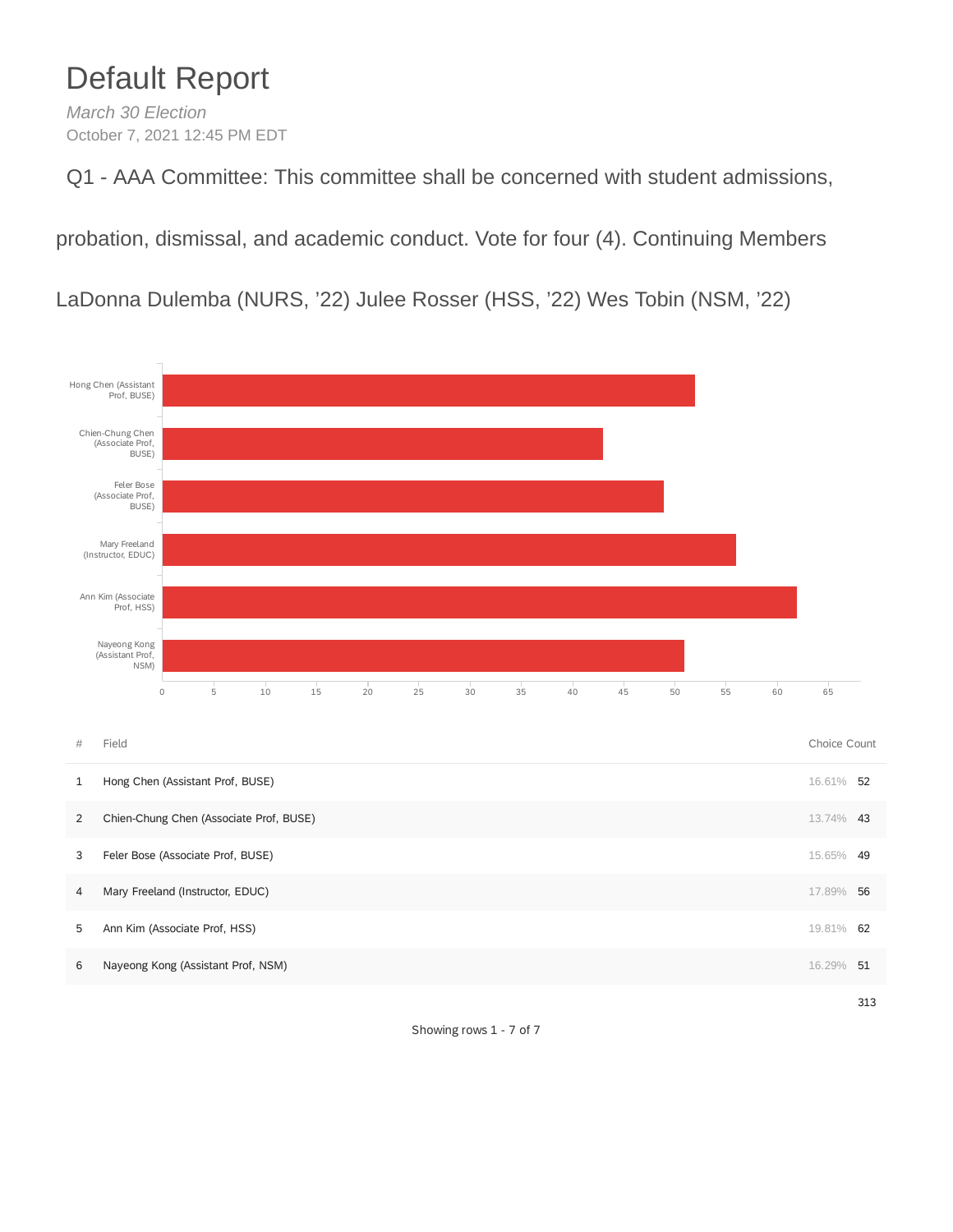Q2 - Athletics: The Campus Athletics Committee creates academic policies regarding athletics, recommends policies regarding athletics and supervises adherence to these policies. Vote for three (3). Continuing Members David Kim (HSS, '22) Neil Sabine (NSM,

'22)

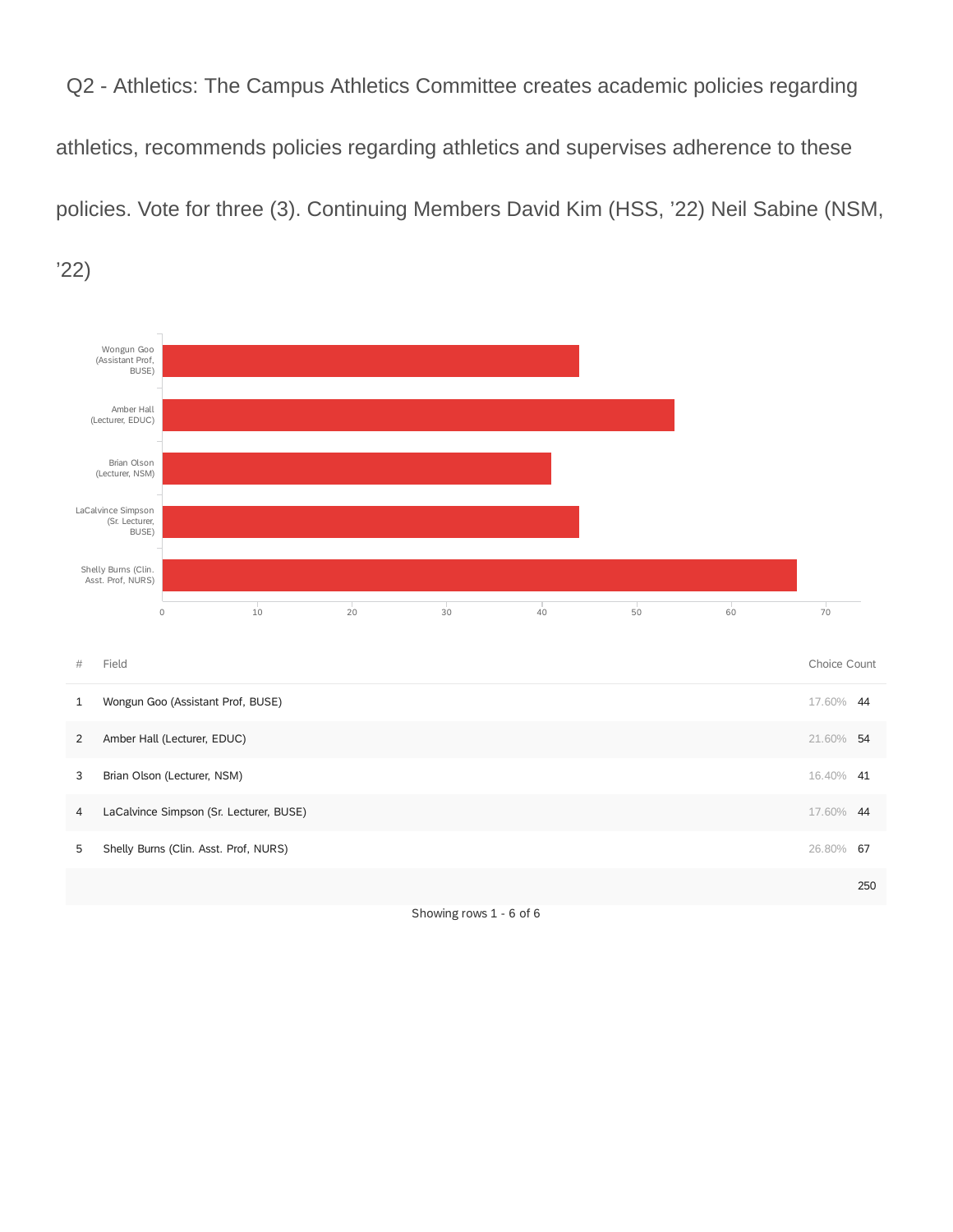Q3 - Curriculum Committee: This committee shall be concerned with all programs and courses offering academic credit, changes in existing University offerings, degree proposals, and policies related to curriculum. Vote for three (3). Please vote for one candidate from each of BUSE and EDUC, and for one other candidate. Continuing Members Amanda Carmack (NURS, '22) Deborah Miller (HSS, '22) Andrea Quenette (HSS, '22) Walter Scott (NSM, '22)

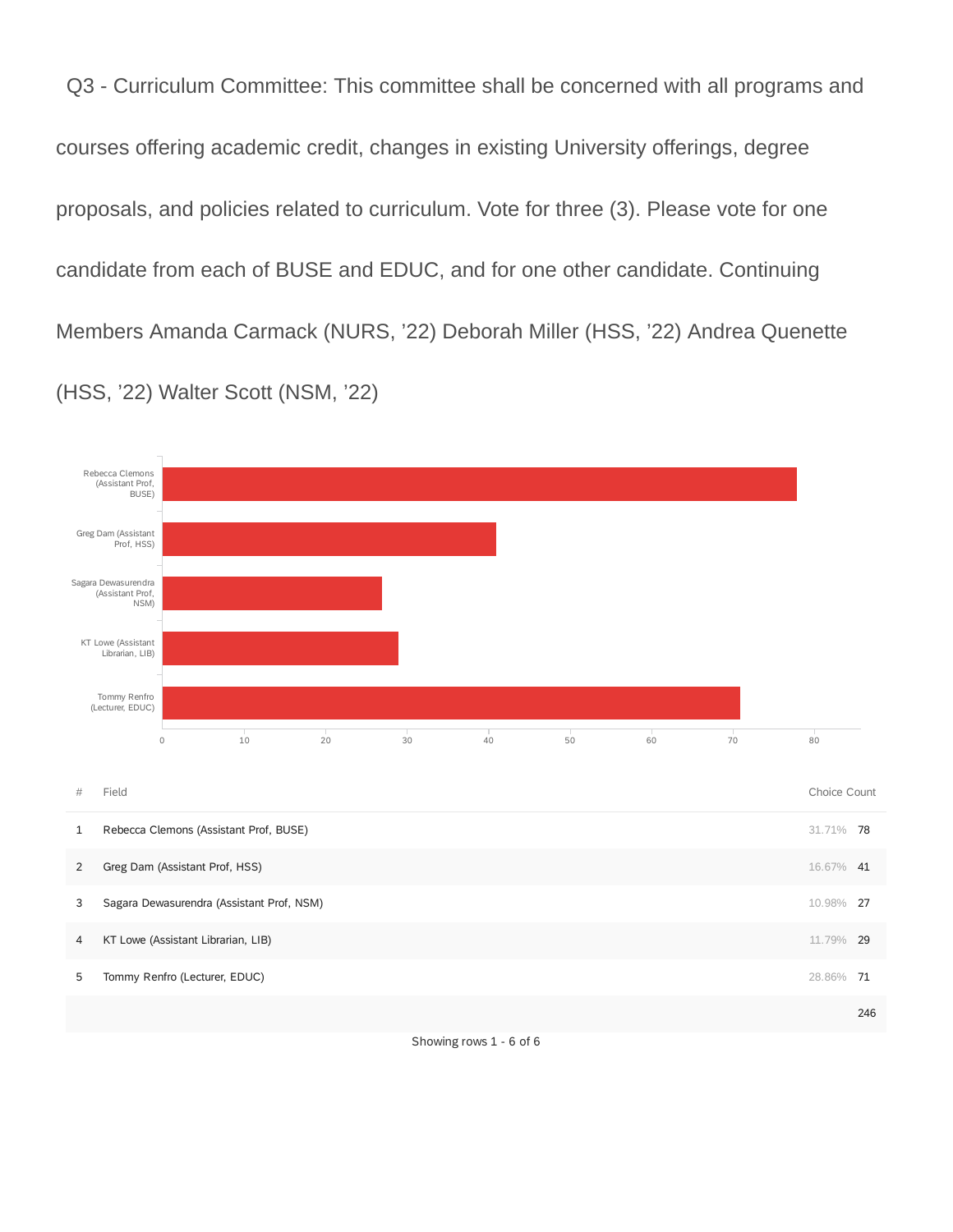Q8 - Faculty Affairs Committee: This committee shall be concerned with the Academic Handbook and general welfare, working conditions, and professional development of the faculty. Vote for three (3). Continuing Members Laverne Nishihara (HSS, '22) Jaynne Rivas (BUSE, '22) Beth South (LIB, '22) Jill Schweitzer (NSM, '22)



Showing rows 1 - 6 of 6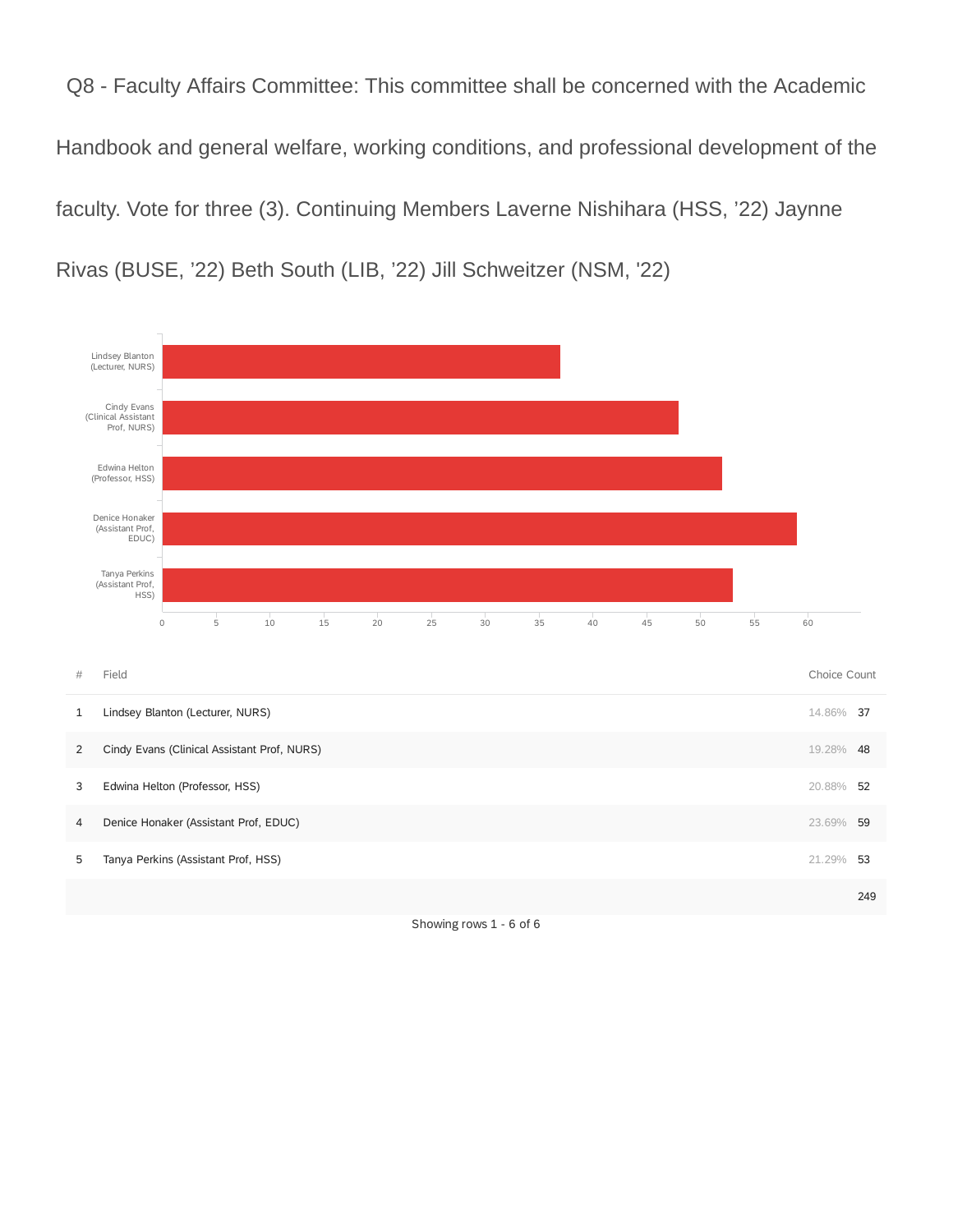Q5 - Nominating Committee Ballot: The Committee shall present to the Senate a list of nominees for committee membership, and for elected Senate positions/officers. Vote for one (1): Continuing Members Gloria Dixon (NURS, '22) Josh Tolbert (EDUC, '22)



Showing rows 1 - 5 of 5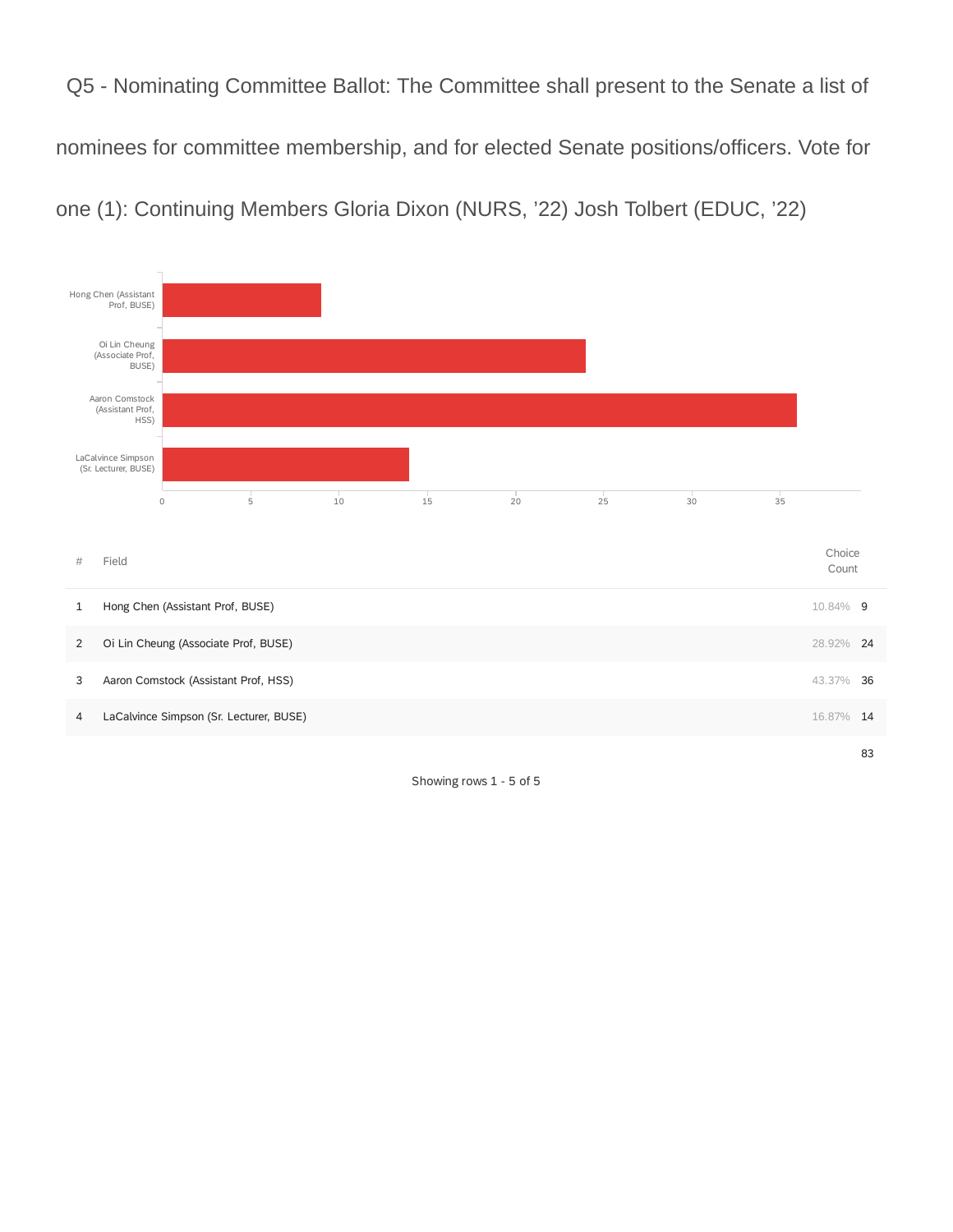Q6 - P&T Committee Ballot: The Promotion and Tenure Committee evaluates dossiers for Promotion and Tenure for tenure-track and clinical rank faculty. Vote for three (3). At least one candidate that you vote for must be a full professor. At least one candidate that you vote for must be from a school other than HSS or NSM. Continuing Members Mary Blakefield (NSM, '22) Justin Carroll (HSS, '22) Duane Lundy (HSS, '22)



Showing rows 1 - 7 of 7